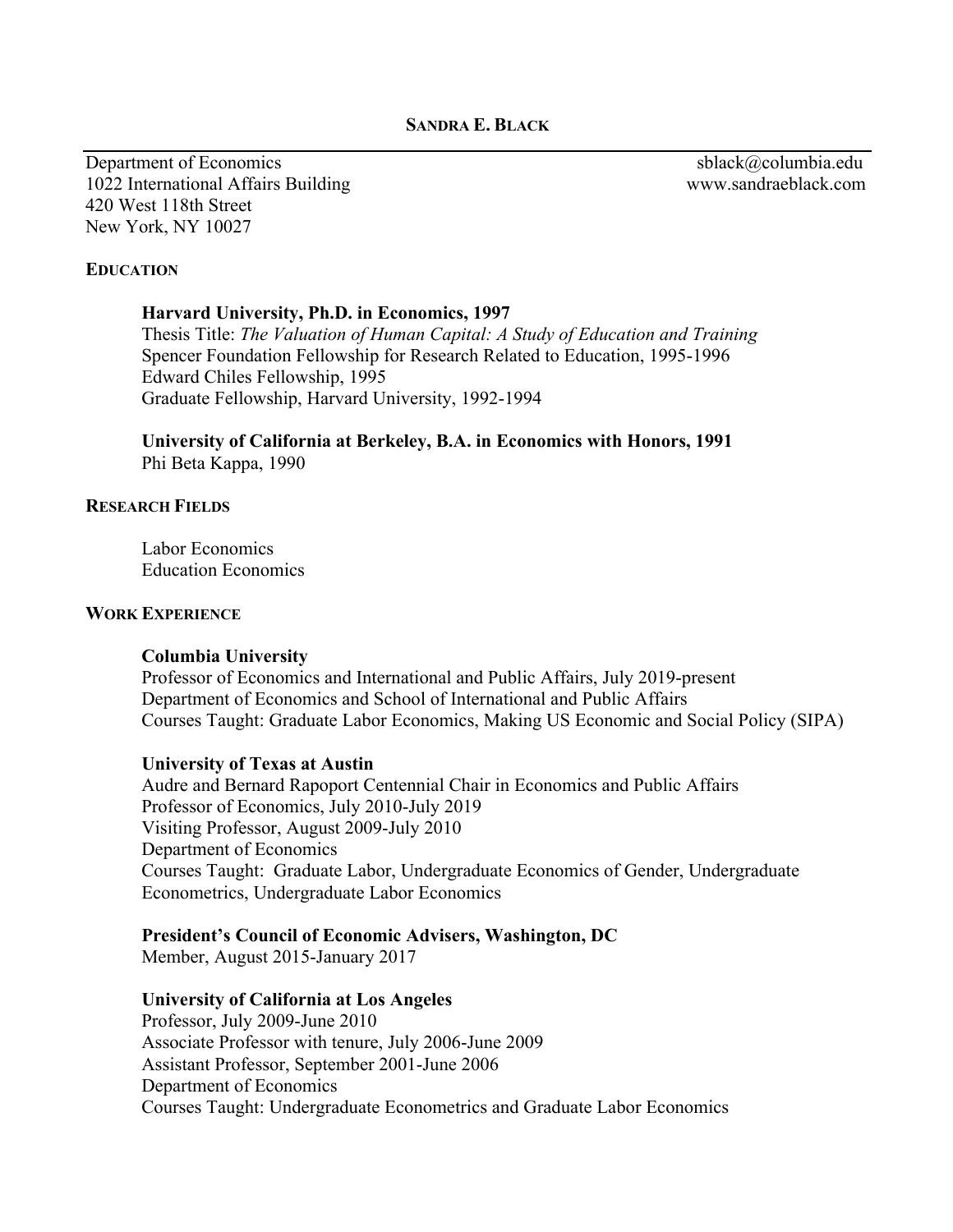### **Norwegian School of Business and Economics (NHH)**

Affiliated Professor (II), January 2006-2015, 2017-present Department of Economics

**Paris School of Economics** Affiliated Professor, 2009-2011

**Federal Reserve Bank of San Francisco**

Visiting Scholar, 2003-2009

## **Federal Reserve Bank of New York**

Visiting Scholar, October 2007, June 2014 Senior Economist, August 2000-August 2001 Economist, July 1997-July 2000 Domestic Research and Banking Functions in the Research and Market Analysis Group

### **Princeton University**

Visiting Research Economist, 2005-6 Academic Year Industrial Relations Section

**CREST, Paris, France** Visiting Scholar, Spring 2005

### **Columbia University**

Adjunct Assistant Professor, Spring 2000, Spring 2001 Undergraduate Seminar Course in Public Finance, Labor

**Arthur Andersen, Boston**  Consultant, 1996

## **Charles River Associates, Boston**

Research Assistant, 1991-1992

### **EDITORIAL POSITIONS**

*Journal of Labor Economics,* Editor, Fall 2017-present *Journal of Human Resources,* Advisory Board, 2017-present, Editor, 2012-2015**,** Co-Editor, 2005-2012 *Labour Economics,* Advisory Board, 2018-present, Associate Editor 2006-2018 *American Economic Review,* Associate Editor, 2011-2012 *Review of Economics and Statistics,* Associate Editor, 2003-2012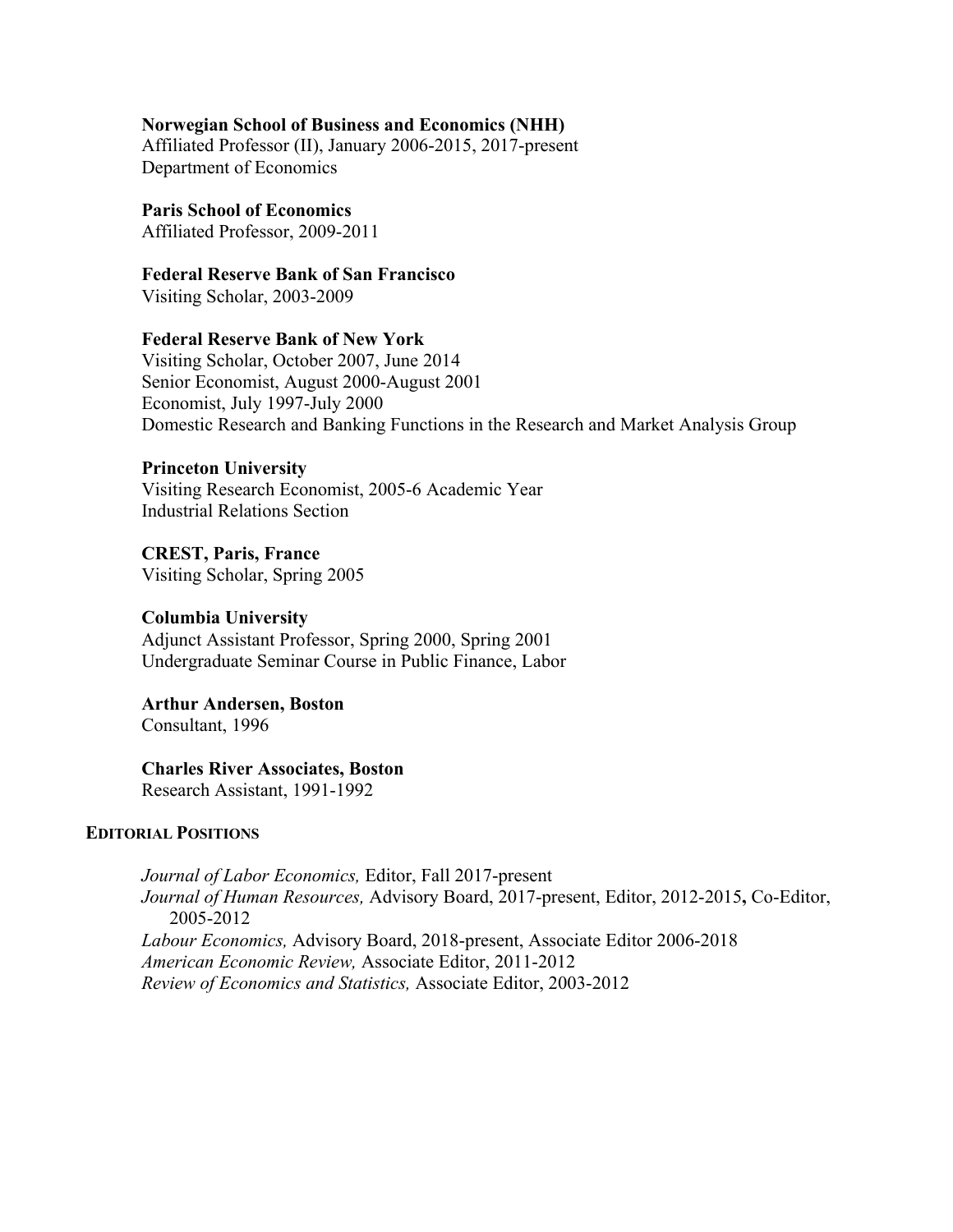#### **PROFESSIONAL AFFILIATIONS**

*National Bureau of Economic Research***,** Research Associate, 2008-present, Faculty Research Fellow, 2002-2008**,** Labor Studies, Education, and Children's Groups, Director of Study Group on Economic Mobility, 2020-present

*Institute for the Study of Labor (IZA),* Research Fellow, 2002-present

*Economists for Inclusive Prosperity,* Founding Member, 2018-present

*CESifo Research Network in Education Economics,* Inaugural Member and Research Network Fellow, 2010-present

*Stanford Center for the Study of Poverty and Inequality,* Fellow, 2007-present

*Brookings Institution,* Non-Resident Senior Scholar, 2017-2020**,** Visiting Scholar, Spring 2017

#### **PROFESSIONAL SERVICE**

Director, NBER Study Group on Economic Mobility, 2019-

Advisory Board, Opportunity & Inclusive Growth Institute (OIGI) at the Minneapolis Federal Reserve, 2020-

Advisory Board, Initiative for Economic Policy, Columbia Business School, 2020-

Co-Founder and Co-Organizer, Women in Applied Microeconomics Seminar at Columbia University, 2019-

Organizer, CSWEP Junior Mentoring Breakfasts at the AEA, 2020, 2021

Steering Committee Member, NBER Children's Program, 2018-

Member, Nominating Committee, NBER Education Programs, 2018-

Chair, Elaine Bennett Prize Committee, CSWEP, 2018, 2020

Member, AEA Standing Committee on Equity, Diversity, and Professional Conduct, 2018-2020

Board Member, AEA Committee on the Status of Women in the Economics Profession, 2018- 2020

- Board Member, AEA Committee on Government Relations, 2017-2018
- Program Committee, Society of Labor Economics Annual Meetings, 2012, 2013, 2015, 2018, 2020
- Co-Founder and Co-organizer, STATA/Texas Empirical Microeconomics Conference, College Station, TX, September 2011, 2012, 2013, 2014, 2017

Organizer, Austin-Bergen Labor Economics Conference, May 2013, 2015, 2018

Executive Board, Society of Labor Economics 2012-2013

Mentor, CSWEP Program, Chicago 2012, 2019

Nominating Committee, Society of Labor Economists, 2005-2008

Member, American Economic Association

Member, Committee on the Status of Women in the Economic Profession (CSWEP)

Member, Society of Labor Economists

### **HONORS AND AWARDS**

Keynote Speaker, Chilean Society of Public Policy, Santiago, Chile, January 2020 Dunaway Distinguished Lecture, Michigan State University, April 2019 Keynote Speaker, AEA Conference on Teaching and Research in Economic Education, June 2018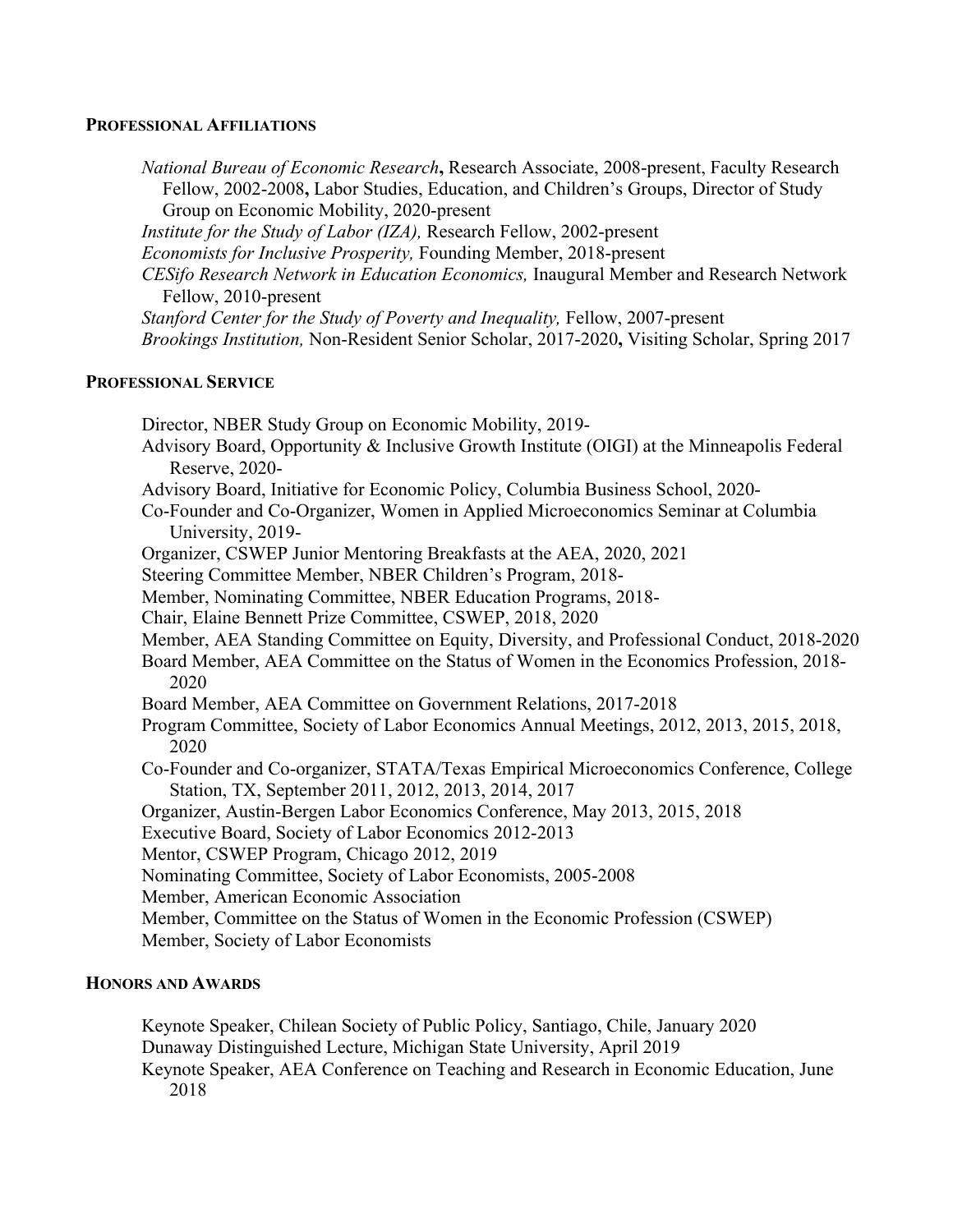Distinguished Visitor, Program for Economic Research, Columbia University, April 2018 Honorary Doctorate, Norwegian Business School, June 2017

Keynote Speaker, The Role of the Firm in the Labor Market, March 2017, Berlin, Germany Elected Fellow, Society of Labor Economists, May 2016

- Keynote Speaker, Undergraduate Women in Economics Conference, University of Virginia, April 2016
- Invited Presentation, Society of Labor Economists, 2015
- Keynote Speaker, Canadian Women in Economics Lunch, Canadian Economics Association Annual Meeting, Montreal, Canada May 2013
- Distinguished Visiting Scholar, Harris School of Public Policy, University of Chicago, May 2013
- Graduate Program Appreciation Award, University of Texas, Austin, 2012-2013
- Keynote Speaker, European Association of Labor Economics, Bonn, Germany, September 2012
- Keynote Speaker, European Society of Population Economics, Hangzou, China, June 2011
- Florence Gould Foundation Fellowship for Research at Paris-Jourdan Sciences Economiques, 2006, 2009
- Fellow, Center for American Politics and Public Policy, UCLA, 2002-2003
- Upjohn Institute for Research Related to Employment Dissertation Award, Honorable Mention, 1997
- Warren C. Scoville Distinguished Teaching Award, UCLA, Winter 2004, Winter 2007

#### **GRANTS**

- Arnold Ventures, "The Effect of Graduate PLUS Student Loan Increases on Access, Program Prices, Student Debt, and Labor Market Outcomes," January 2021 – December 2022, \$264,396 (Co-Investigator, with Jeffrey Denning and Lesley Turner)
- Center for Experimental Research on Fairness, Inequality, and Rationality (FAIR), Center of Excellence awarded by the Norwegian Research Council, (co-PI) 2017-2027, 300 million NOK (with Invild Almas, Alexander Cappelen, Katrine Loken, Kjell G. Salvanes, Erik Sorensen, and Bertil Tungodden)
- Spencer Foundation, "Tracking, Peers and Labor Market Outcomes," (PI) 2015-2017, \$49,932 (with Kate Antonovics and Julie Cullen)
- National Science Foundation, "STEM Education and Workforce Participation over the Life Cycle: The Intersection of Race, Ethnicity, Gender, and Disability Status," (Co-PI), 2014- 2017, \$2,049,340 (with Chandra Muller, PI)
- U.S. Department of Education Institute of Education Sciences, "High School & Beyond: Midlife Follow-Up Study," (Co-PI) 2014, \$250,000 (with Chandra Muller, PI)
- National Science Foundation (NSF), "STEM Education Effects on a Diverse Workforce's Development over the Life Cycle," (Co-PI) 2013-2018, \$1,618,421 (with Chandra Muller, PI)
- Alfred P. Sloan Foundation, "High School and Beyond: Human Capital over the Life Cycle as a Foundation for Working Longer," (Co-PI) 2013-2016, \$2,399,068 (with Chandra Muller, PI, and Eric Grodsky and John Robert Warren)
- Alfred P. Sloan Foundation, "Feasibility of a Follow-up Study of the High School and Beyond Respondents," (Co-PI) 2012, \$49,973 (with Chandra Muller, PI)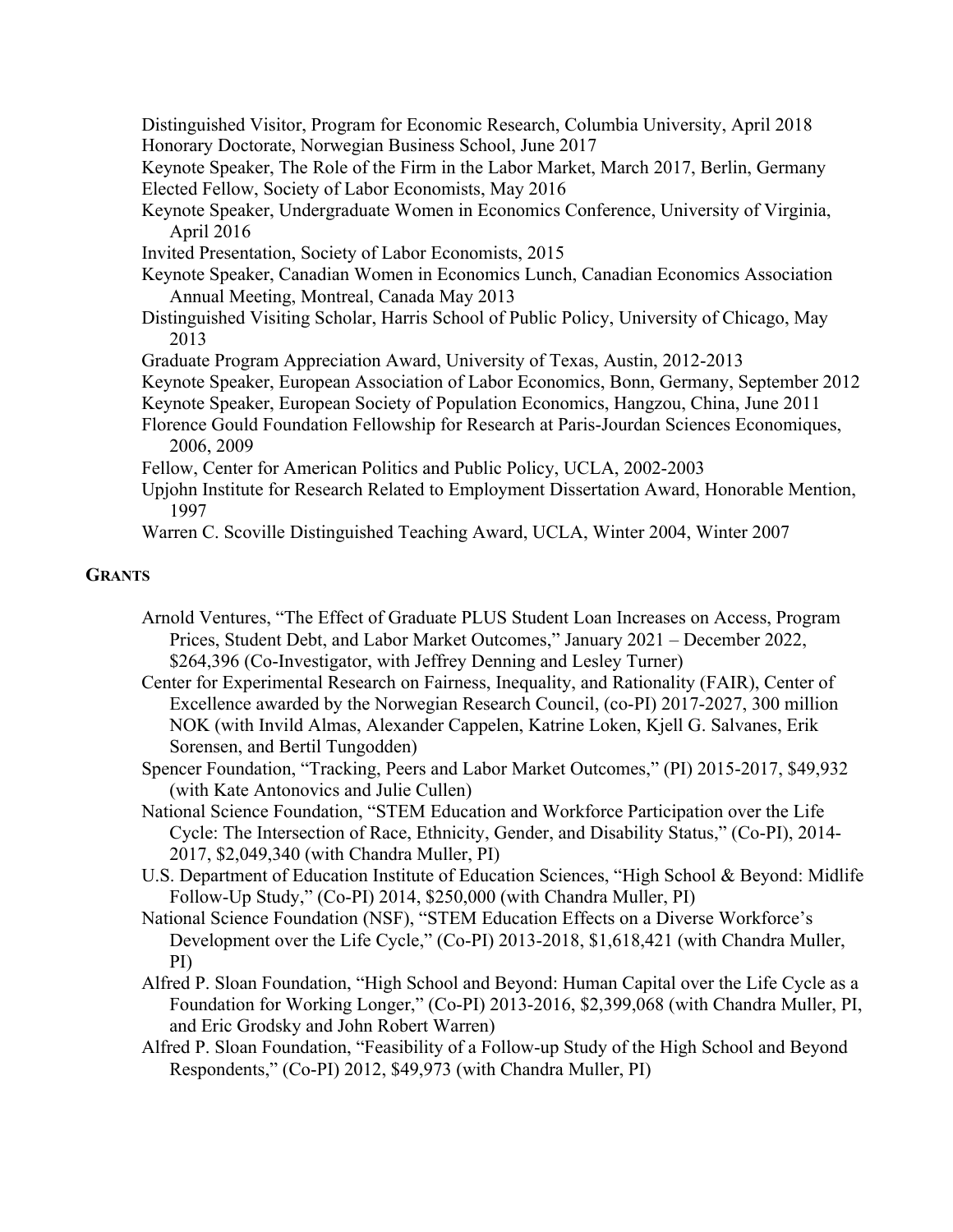National Science Foundation "The Effects of Family Background: Evidence from the U.S. and Norway," (PI) 2004-2007 (with Paul Devereux) Seed Grant, California Center for Population Research 2004 (with Paul Devereux) UCLA Faculty Career Development Award, 2003-4 UCLA Academic Senate Grant, 2002-2004 UCLA Council on Research Assistant Professor Initiative, 2001-2002

#### **ACADEMIC PUBLICATIONS**

**Sibling Spillovers**, NBER working Paper #23062, January 2017. Forthcoming, *Economic Journal*. (Joint with Sanni Breining, David Figlio, Jonathan Guryan, Krzysztof Karbownik, Helena Skyt Nielsen, David Roth, and Marianne Simonsen.)

**Poor Little Rich Kids? The Role of Nature versus Nurture in Wealth and Other Economic Outcomes and Behaviors**, *Review of Economic Studies,* Volume 87, Issue 4, July 2020. (Joint with Paul Devereux, Petter Lundborg, and Kaveh Majlesi.)

**This Is Only a Test? Long-Run and Intergenerational Impacts of Prenatal Exposure to Radioactive Downfall,** *Review of Economics and Statistics*, Volume 101, Issue 3, July 2019. (Joint with Aline Bütikofer, Paul Devereux, and Kjell Salvanes.)

**Breaking the Glass Ceiling: The Effect of Board Quotas on Female Labor Market Outcomes in Norway**, *Review of Economic Studies*, Volume 86, Issue 1, January 2019. (Joint with Marianne Bertrand, Sissel Jensen, and Adriana Lleras-Muney.)

**Apply Yourself: Racial and Ethnic Differences in College Application**, *Education Finance and Policy*, Spring 2020. (Joint with Kalena E. Cortes and Jane Arnold Lincove.)

**Learning to Take Risks? The Effect of Education on Risk-Taking in Financial Markets**, *Review of Finance,* Volume 22, Issue 3, May 2018. (Joint with Paul Devereux, Petter Lundborg, and Kaveh Majlesi.)

**Born to Lead? The Effect of Birth Order on Non-Cognitive Skills**, *Review of Economics and Statistics,* Volume C, Number 2, May 2018. (Joint with Erik Grönqvist and Björn Öckert.)

**On the Origins of Risk-Taking in Financial Markets**, *Journal of Finance*, Volume 72, Issue 5, October 2017. (Joint with Paul Devereux, Petter Lundborg, and Kaveh Majlesi.)

**Healthy(?), Wealthy and Wise: Birth Order and Adult Health**, *Economics and Human Biology*, Volume 23C, December 2016. (Joint with Paul Devereux and Kjell Salvanes.)

**Efficacy versus Equity: What Happens When States Tinker with College Admissions in a Race-Blind Era**, *Educational Evaluation and Policy Analysis*, Volume 38, June 2016. (Joint with Kalena E. Cortes and Jane Arnold Lincove.)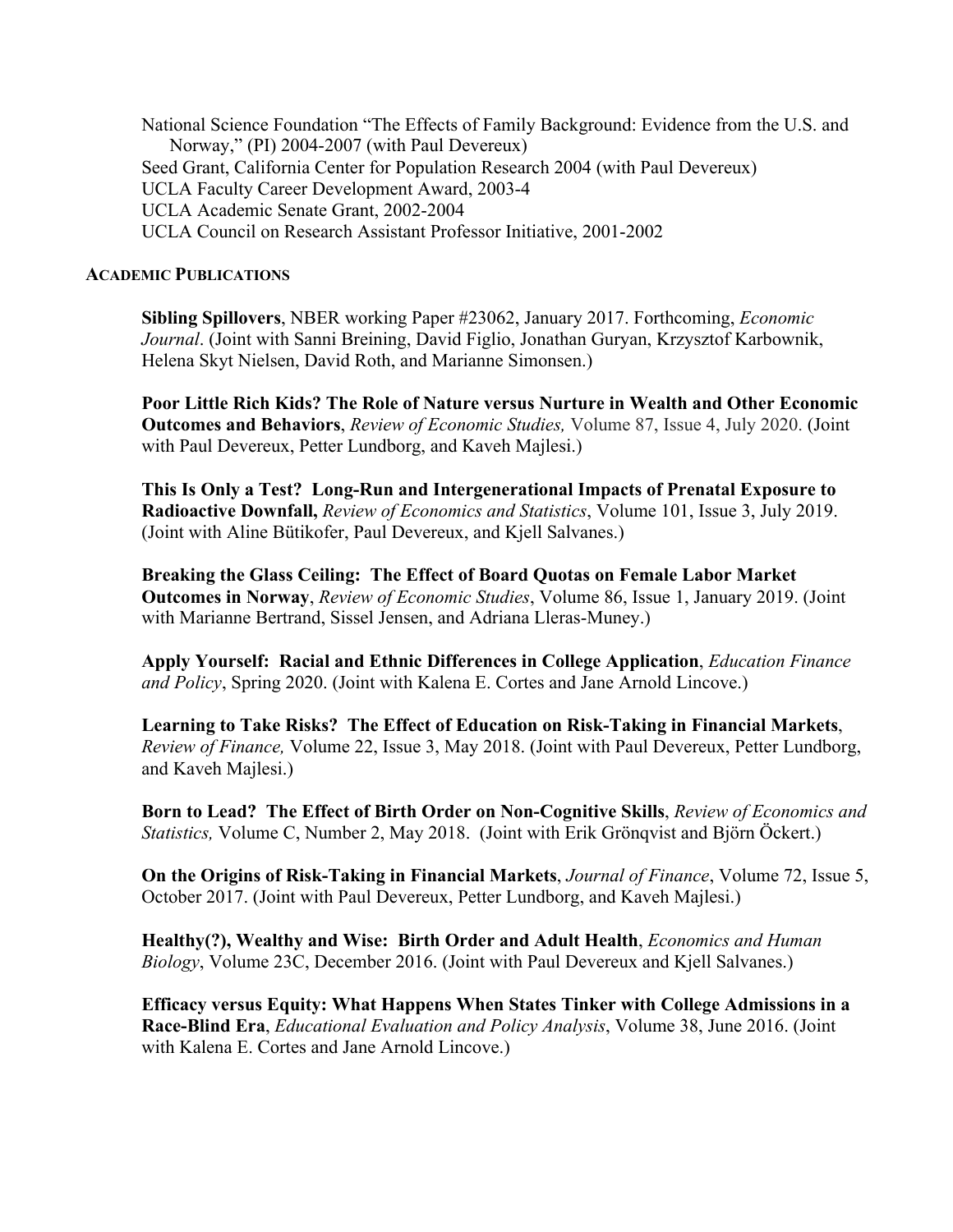**Does Grief Transfer across Generations? Bereavements during Pregnancy and Child Outcomes**, *American Economic Journal: Applied Economics*, Volume 8, Number 1, January 2016. (Joint with Paul Devereux and Kjell Salvanes.)

**Losing Heart? The Effect of Job Displacement on Health**, *Industrial and Labor Relations Review,* Volume 68, Number 4, August 2015. (Joint with Paul Devereux and Kjell Salvanes.) **Can you Leave High School Behind?** *Economics of Education Review*, Volume 46, June 2015. (Joint with Jenna Cullinane, Rachel Douglas, and Jane Lincove.)

**Academic Undermatching of High-Achieving Minority Students: Evidence from "Race-Neutral" and Holistic Admissions Policies**, *American Economic Review Papers and Proceedings*, May 2015. (Joint with Kalena Cortes and Jane Lincove.)

**Cash or Care? The Effect of Childcare Subsidies on Academic Outcomes**, *Review of Economics and Statistics,* Volume 96, Number 5, 2014. (Joint with Paul Devereux, Katrine Loken, and Kjell Salvanes.)

**Under Pressure? The Effect of Peers on Outcomes of Young Adults**, *Journal of Labor Economics*, Volume 31, Number 1, 2013. (Joint with Paul Devereux and Kjell Salvanes.)

**Too Young to Leave the Nest? The Effects of School Starting Age**, *Review of Economics and Statistics,* Volume 93, Number 2, May 2011. (Joint with Paul Devereux and Kjell Salvanes.)

**Older and Wiser? Birth Order and IQ of Young Men,** *CESifo Economic Studies*, Volume 57, Issue 1, March 2011. (Joint with Paul Devereux and Kjell Salvanes.)

**Explaining Women's Success: Technological Change and the Skill Content of Women's Work**, *Review of Economics and Statistics,* February 2010. (Joint with Alexandra Spitz-Oener.)

**Small Family, Smart Family? Family Size and the IQ Scores of Young Men**, *Journal of Human Resources,* Volume 45, Number 1, Winter 2010. (Joint with Paul Devereux and Kjell Salvanes.)

**Like Father, Like Son? A Note on the Intergenerational Transmission of IQ Scores**, *Economics Letters*, Volume 105, 2009. (Joint with Paul Devereux and Kjell Salvanes.)

**Staying in the Classroom and Out of the Maternity Ward? The Effects of Compulsory Schooling Laws on Teenage Births**, *Economic Journal*, July 2008. (Joint with Paul Devereux and Kjell Salvanes.)

**From the Cradle to the Labor Market? The Effect of Birth Weight on Adult Outcomes**, *Quarterly Journal of Economics*, March 2007*.* (Joint with Paul Devereux and Kjell Salvanes.)

**The More the Merrier? The Effect of Family Size and Birth Order on Children's Education**, *Quarterly Journal of Economics*, May 2005. (Joint with Paul Devereux and Kjell Salvanes.)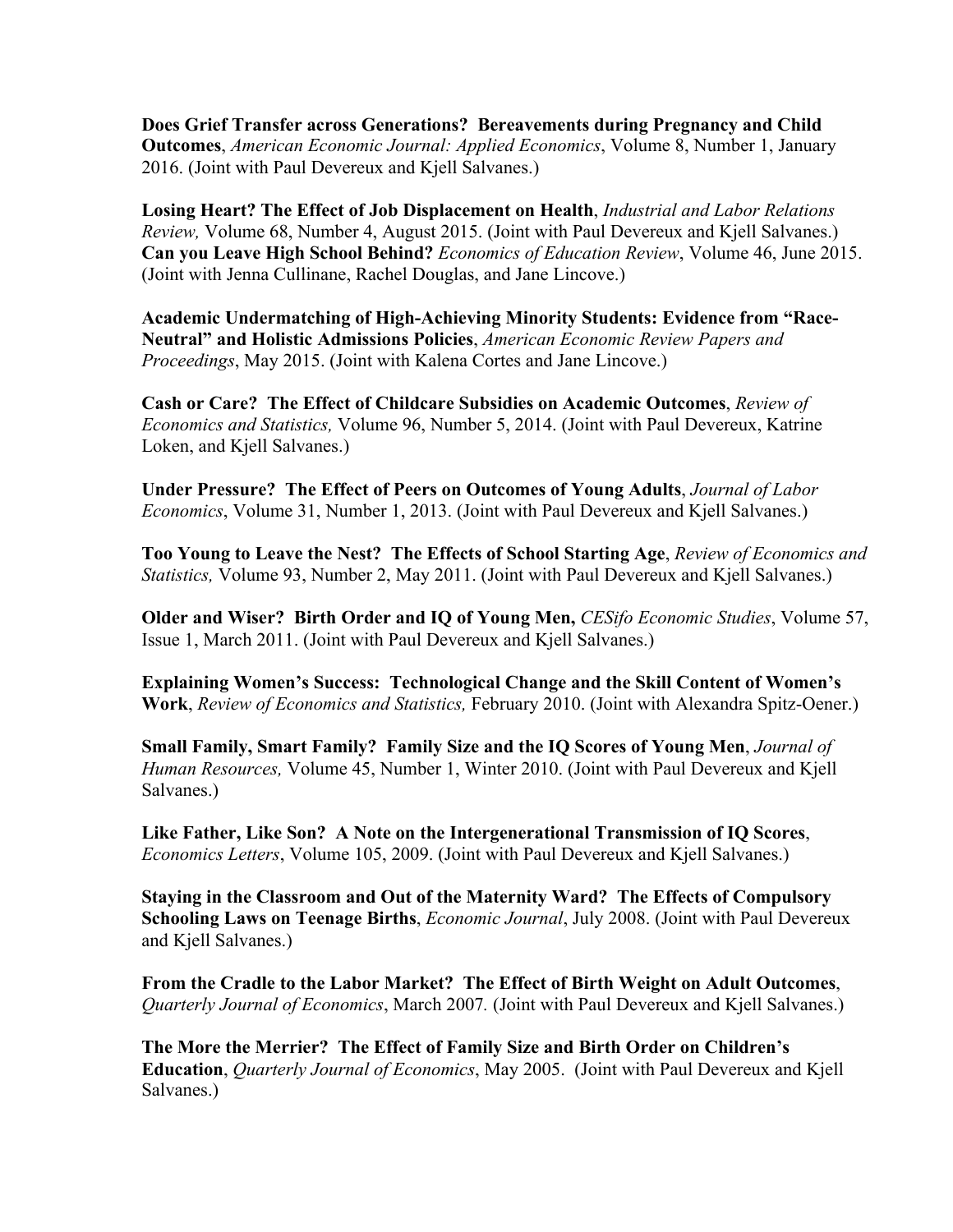**Why the Apple Doesn't Fall Far: Understanding the Intergenerational Transmission of Education**, *American Economic Review*, March 2005. (Joint with Paul Devereux and Kjell Salvanes.)

**Importing Equality? The Effects of Globalization on Gender Discrimination,** *Industrial and Labor Relations Review*, Volume 57, Number 4, July 2004. (Joint with Elizabeth Brainerd.)

**What's Driving the New Economy: Understanding the Role of Workplace Practices**, *Economic Journal,* Volume 114, Number 493, February 2004. (Joint with Lisa Lynch.)

**How Workers Fare When Employers Innovate**, *Industrial Relations,* Volume 43, Number 1, January 2004. (Joint with Lisa M. Lynch and Anya Krivelyova.)

**Entrepreneurship and Bank Structure**, *Journal of Finance*, Volume 67, Number 6, December, 2002. (Joint with Philip Strahan.)

**The Division of Spoils: Rent Sharing and Discrimination in a Regulated Industry**, *American Economic Review*, Volume 91, Number 4, September 2001. (Joint with Philip Strahan.)

**How to Compete: The Impact of Workplace Practices and Information Technology on Productivity**, *Review of Economics and Statistics,* Volume 83, Number 3, August 2001. (Joint with Lisa M. Lynch.) Awarded Honorable Mention for the Minnesota Award honoring the best article published in a refereed journal on the role of institutions in the employment relationship or labor market in the last two years.

**The Rise of Female Professionals: Women's Response to Rising Skill Demand**, *American Economic Review Papers and Proceedings,* Volume 90, Number 2, May 2000. (Joint with Chinhui Juhn.)

**Do Better Schools Matter? Parental Valuation of Elementary Education**, *Quarterly Journal of Economics,* May 1999.

**Investigating the Link between Competition and Discrimination**, *Monthly Labor Review*, December 1999.

**Meet the New Borrowers**, Federal Reserve Bank of New York *Current Issues in Economics and Finance*, February 1999. (Joint with Donald P. Morgan.)

**Beyond the Incidence of Training**, *Industrial and Labor Relations Review*, Volume 55, Number 1, October 1998. (Joint with Lisa M. Lynch.)

**Measuring the Value of Better Schools**, *Economic Policy Review*, March 1998. **The New Workplace: What Does It Mean for Productivity?** *Industrial Relations Research Association Papers and Proceedings,* 60-67, 1998. (Joint with Lisa M. Lynch.)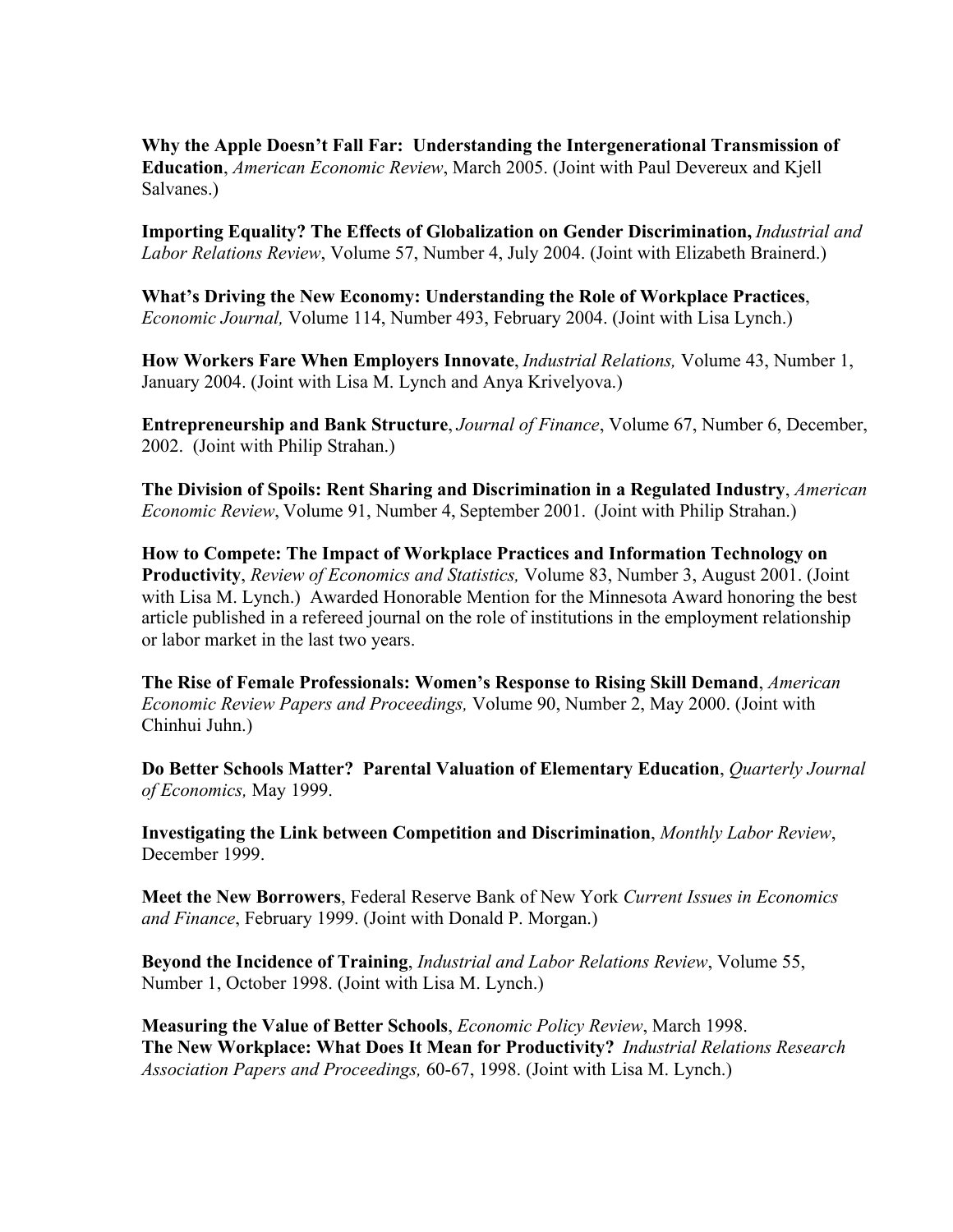**Human Capital Strategy and Productivity Outcomes**, *American Economic Review Papers and Proceedings*, Volume 86, Number 2, May 1996. (Joint with Lisa M. Lynch.)

#### **BOOK CHAPTERS**

**Recent Developments in Intergenerational Mobility**, in Handbook of Labor Economics, Orley Ashenfelter and David Card, editors, North Holland Press, Elsevier, 2011. Also available as NBER Working Paper Number 15889, April 2010. (Joint with Paul Devereux.)

**Housing Valuation and School Performance**, in Handbook of the Economics of Education, Eric Hanushek, Stephen Machin, and Ludger Wossman, editors, North Holland Press, Elsevier, 2011. (Joint with Stephen Machin.)

**Long Term Trends in Schooling: The Rise and Decline (?) of Public Education in the United States**, in Handbook of the Economics of Education, Finis Welch and Eric Hanushek, editors, North Holland Press, 2006. (Joint with Ken Sokoloff.)

**Measuring Organizational Capital in the New Economy**, in Measuring Capital in the New Economy, Carol Corrado, John Haltiwanger and Dan Sichel, editors, University of Chicago Press, 2006. (Joint with Lisa M. Lynch.)

**Business Formation and the Deregulation of the Banking Industry**, in Entrepreneurship and Public Policy, Douglas Holtz-Eakin, editor, MIT Press, January 2004. (Joint with Philip Strahan.)

**The New Economy and the Organization of Work**, in New Economy Handbook, Derek C. Jones, editor, Academic Press Elsevier Science, 2003. (Joint with Lisa M. Lynch.)

### **BOOK REVIEWS**

Review of Education in the 21st Century, edited by Edward Lazear, *Journal of Economic Literature,* September 2003, Volume 41, Number 3.

#### **WORKING PAPERS/WORK IN PROGRESS**

**College Selectivity and Educational Outcomes: Evidence from the Texas Ten Percent Plan**. NBER Working Paper 25821, March 2020. Under revision for *American Economic Journal: Applied Economics*. (Joint with Jeffrey Denning and Jesse Rothstein.)

**Where Does Wealth Come From? The Determinants of Wealth over the Lifetime.** NBER Working Paper 28239, December 2020. (Joint with Paul Devereux, Fanny Landaud and Kjell Salvanes.)

**Taking It to the Limit: Effects of Increased Student Loan Availability on Attainment, Earnings, and Financial Well-being.** NBER Working Paper 27658, August 2020. (Joint with Jeffrey Denning, Lisa Dettling, Sarena Goodman, and Lesley Turner.)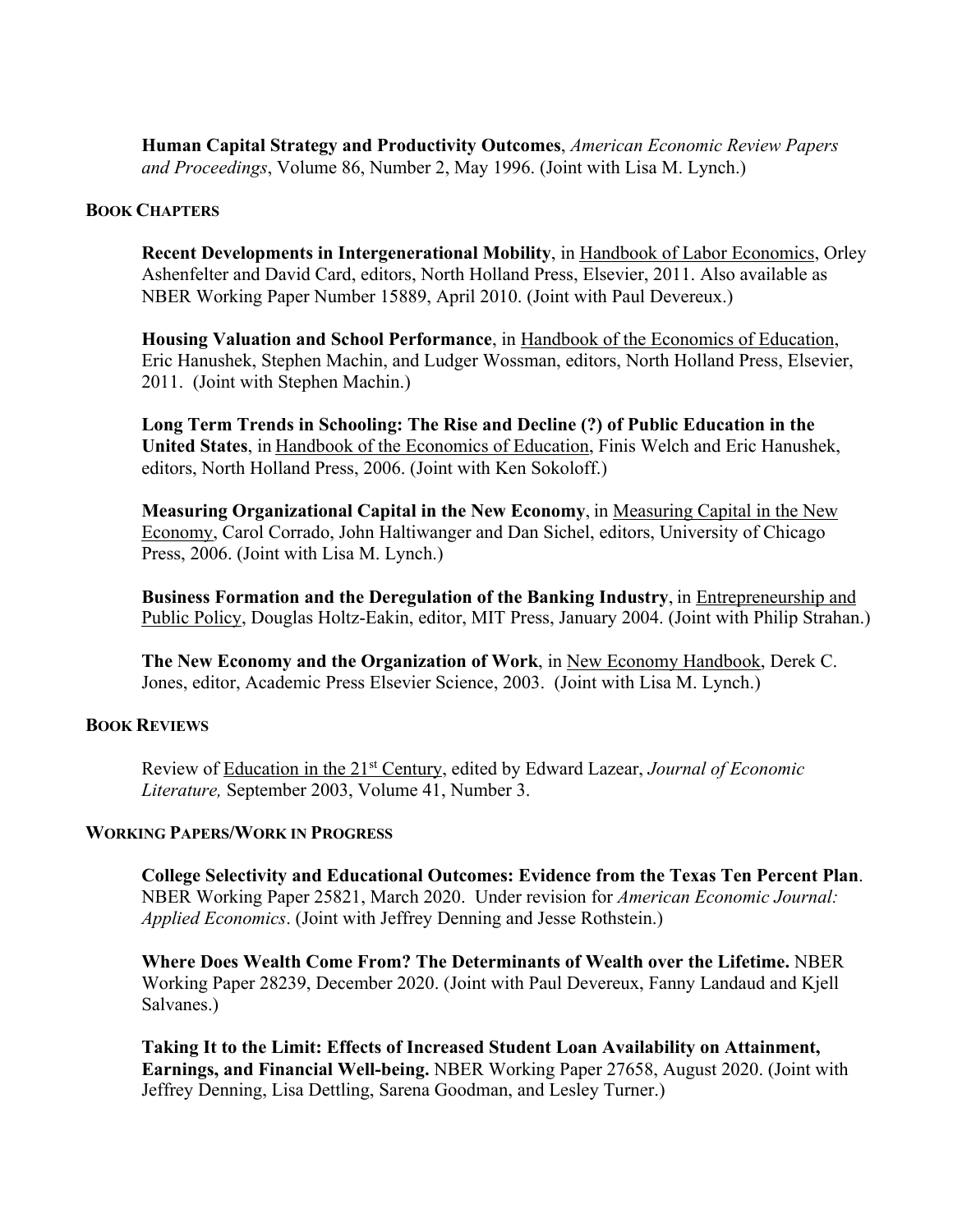Patterns and Determinants of Ability Tracking: Evidence from Texas Public Schools. (Joint with Kate Antonovics, Julie Cullen and Akiva Yonah Meiselman.)

**Refugee-Specific Government Aid and Child Refugees' Economic Success Later in Life: Evidence from Post-WWII Refugees.** Under revision for *Labour Economics.* (Joint with Hannah Liepmann, Camille Remigereau, and Alexandra Spitz-Oener.)

**On the Origins of STEM: The Role of High School STEM Coursework in Occupational Determination and Labor Market Success in Mid-Life**, July 2015. (Joint with Ziwei He, Chandra Muller, and Alexandra Spitz-Oener.)

**Who Goes to College? Differential College Enrollment by Race and Family Background,** NBER Working Paper 9310, November 2002. (Joint with Amir Sufi.)

# **POLICY WRITINGS AND TALKS**

- "Public Investments in Social Insurance, Education, and Child Care Can Overcome Market Failures to Promote Family and Economic Well-Being," *Washington Center for Equitable Growth*, January 14, 2021. (Joint with Jesse Rothstein.)
- "Is Taking on More Student Debt Bad for Students," *Econofact.org,* November 10, 2020. (Joint with Jeff Denning, Lisa J. Dettling, Sarena Goodman, and Lesley Turner.)
- "Poor Little Rich Kids? The Role of Nature versus Nurture in Wealth and Other Economic Outcomes and Behaviors," *Microeconomic Insights,* November 6, 2020. (Joint with Paul Devereux, Kaveh Majlesi, and Petter Lundborg.)
- Rapporteur, "Welfare and the Low-Wage Labor Market" Conference co-organised by the IFS and the Centre for Economic Performance at the LSE, September 28-29, 2020.
- "The Effect of COVID on Women" Policy Panel, Women in Macroeconomics, September 25, 2020.
- "How Does Wealth Beget Wealth? Evidence from Sweden," *Econofact.org,* August 4, 2020. (Joint with Paul Devereux and Kaveh Majlesi.)
- Investing in Kids" Columbia Center for Global Development, Santiago, Chile, January 21, 2020.
- "Labor Market Policies, Institutions, and Social Norms" at conference on Combating Inequality: Rethinking Policies to Reduce Inequality in Advanced Economies, Peterson Institute for International Economics, October 18, 2019.
- "The Role of Nature versus Nurture in Wealth and Other Economic Outcomes and Behaviours," *CEPR VoxEU.org*, May 16, 2019. (Joint with Paul Devereux, Petter Lundborg, and Kaveh Majlesi.)
- "New Evidence on the Impacts of Birth Order," NBER Reporter, 2017, Number 4.
- "Where Have All the (Male) Workers Gone?" *Econofact.org*, July 10, 2017. (Joint with Wilson Powell.)
- "Sibling Spillovers," *CEPR VoxEU.org*, July 8, 2017. (Joint with Sanni Breining, David Figlio, Jonathan Guryan, Krzysztof Karbownik, Helena Skyt Nielsen, Jeffrey Roth, and Marianne Simonsen.)
- "Equitable Growth in Conversation: Sandra Black," Washington Center for Equitable Growth, May 24, 2017, by John Schmitt.
- "The Economic Case for Sentencing Reform," *Econofact.org*, May 19, 2017. (Joint with Emily Weisburst.)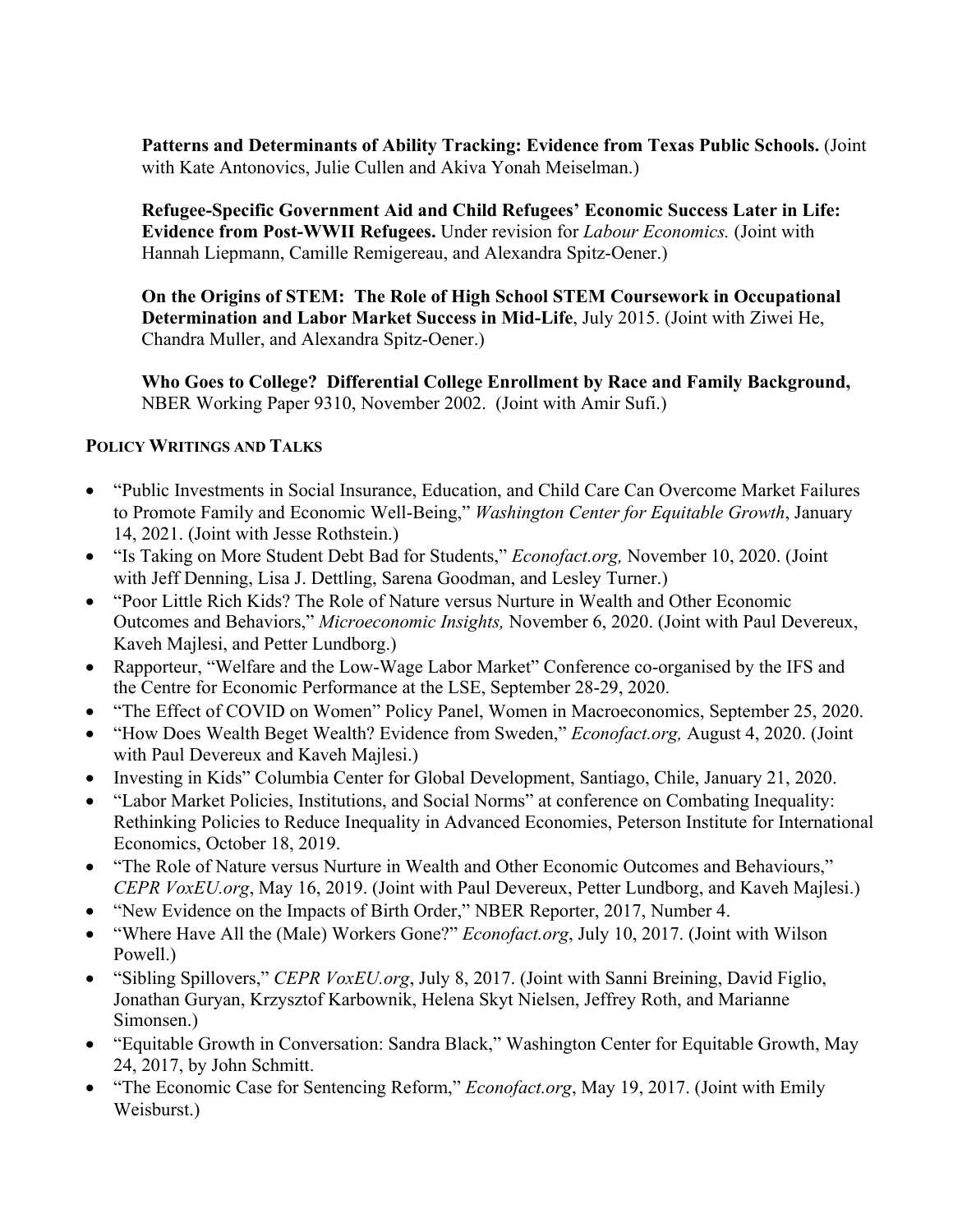- Keynote Speaker, Inclusive Prosperity for Japan and the United States, Center for American Progress, March 2017.
- "Rules, Regulations, and Social Benefits," *Econofact.org*, March 8, 2017.
- "Labor Market Monopsonies and the Decline of the Labor Share: Q&A with Sandra Black," *ProMarket.org*, January 6, 2017, by Guy Rolnik.
- "The Disconnect between Resources and Needs when Investing in Children," White House Blog Post, December 22, 2016.
- "Minimum Wage Increases and Earnings in Low-Wage Jobs," *CEPR VoxEU.org*, December 2, 2016. (Joint with Jason Furman, Laura Giuliano, and Wilson Powell.)
- "The Success of Evidence Based Policies," *Inside Higher Ed*, September 30, 2016. (Joint with Jason Furman.)
- "Student Loans and College Quality: Effects on Borrowers and the Economy," *CEPR VoxEU.org*, August 4, 2016. (Joint with Amy Filipek, Jason Furman, Laura Giuliano, and Ayushi Narayan.)
- "The Long-Term Decline in U.S. Prime-Age Male Labor Force Participation and Policies to Address It," *CEPR VoxEU.org,* July 6, 2016. (Joint with Jason Furman, Emma Rackstraw, and Nirupama Rao.)
- "Six Recent Trends in Student Debt," White House Blog Post, April 28, 2016. (Joint with Jason Furman.)
- "The Evolution and Impact of Worker Voice Over Time," White House Blog Post, October 7, 2015. (Joint with Jason Furman.)
- "Maternal Grief and Child Outcomes," *CEPR VoxEU.org,* August 20, 2014. (Joint with Paul Devereux and Kjell Salvanes.)
- "The Effects of School Starting Age," *CEPR VoxEU.org,* June 21, 2008. (Joint with Paul Devereux and Kjell Salvanes.)
- "Evolving Tasks and the Narrowing Gender Wage Gap," *CEPR VoxEU.org,* September 1, 2007. (Joint with Alexandra Spitz-Oener.)
- "Workplace Practices and the New Economy," FRBSF Economic Letter, April 16, 2004. (Joint with Lisa Lynch.)

# **UNIVERSITY SERVICE**

Placement Director, Sustainable Development Program, SIPA, 2020-2021 Chair, Diversity Committee, Department of Economics, Spring 2021, Member, Fall 2020) Co-Chair, Junior Recruiting, Columbia, 2019-2020 Director of Graduate Placement, UT, 2017-2019 Executive Committee, UT, 2011-2015, 2017-2019 Member, Liberal Arts Academic Planning Advisory Committee, August 2012-2015 Governance Committee, Population Research Center UT, 2011-2015 Graduate Advisor, UT, 2011-2015 Invited Speaker, NOVA, UT, January 2013 Invited Speaker, LAMP, UT, April 2012, September 2017 Fundraising Talk, New York, September 2011 College of Liberal Arts Gender Council, UT, 2010-present Recruiting Committee, UT, 2010-present Graduate Placement Committee, UCLA, 2002-3, 2006-2010 Graduate Fellowship Committee, UCLA, 2006-2009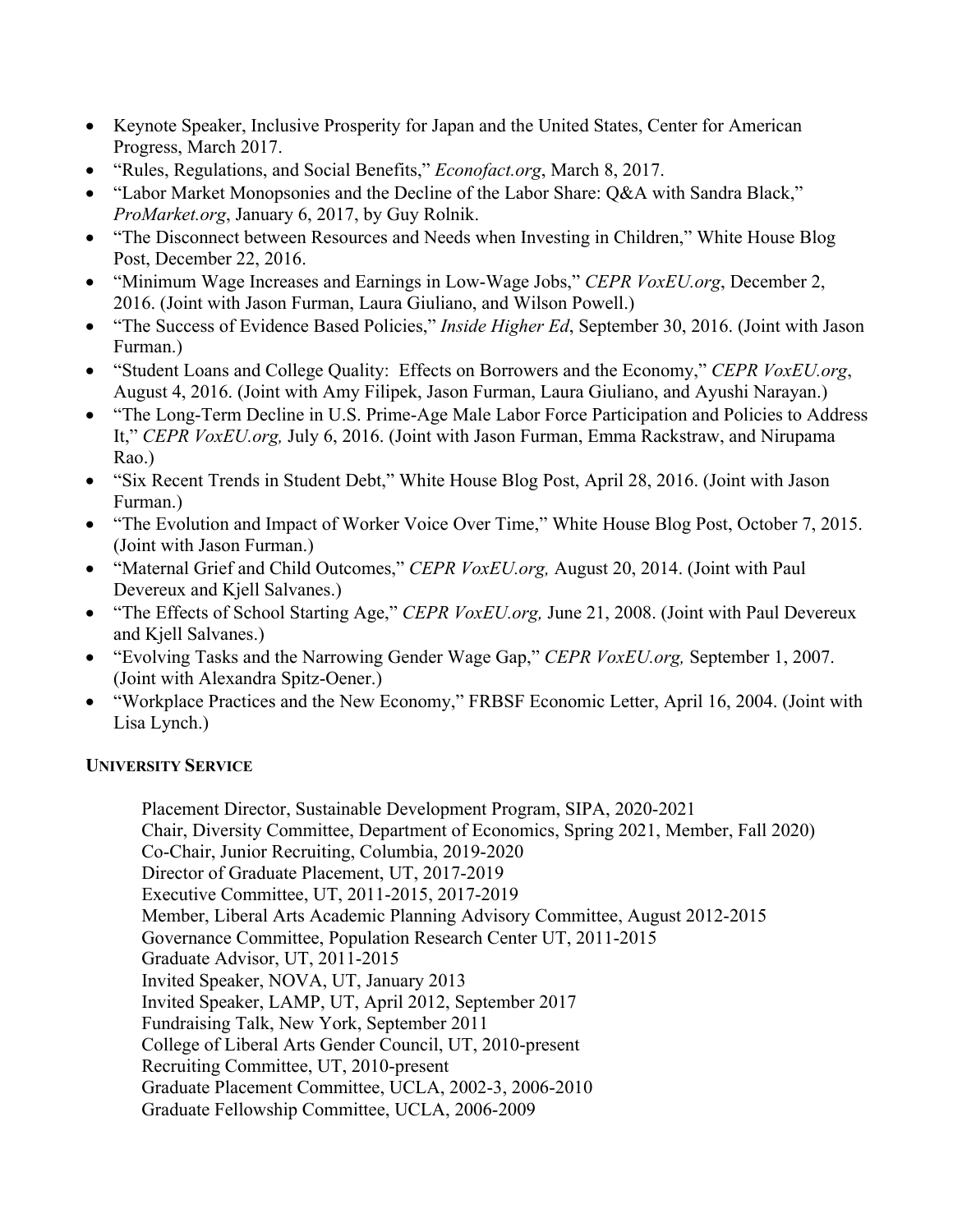Member, Faculty Senate Grant Committee, UCLA, 2003 Graduate Admissions Committee, UCLA, 2001-2

#### **GRADUATE STUDENT ADVISEES**

Eleanor Golightly (Co-Chair, 2020), Wayfair Scott Delhommer (2020), Amazon Chan Yu (2020), University of International Business and Economics Alina Kovalenko (2020), The Brattle Group Melissa LoPalo (Co-Chair, 2019) Montana State University Katherine Keisler (Co-Chair, 2019) US Census Emily Weisburst (Chair, 2018) UCLA Luskin School of Public Policy Jinseok Shin (2018), University of Texas San Antonio, Post-Doc Randeep Kaur (2017) Amazon Jeff Denning (Chair, 2015) BYU Chester Polson (Chair, 2015) FDIC Qian Lu (Chair, 2015) Edgeworth Consulting Jenna Culinane (LBJ School, 2014) Ray Marshall Center Melinda Petre (Chair, 2014) IRP Post-Doc Julie Pechacek (Chair, 2014) IDA Marcus Dillender (Chair, 2013) Upjohn Institute Kaveh Majlesi (Chair, 2012) Lund University Shirley Lei (2007) Peking University Wanchuan Lin (2007) Peking University Leah Brooks (2005) McGill University Pablo Lopez Murphy (2003) World Bank Marina Bassi (2004) World Bank Benjamin Bolitzer (2004) GAO

#### **ACADEMIC PRESENTATIONS**

**2020-2021 Academic Year:** St. Andrews University, USC, ITAM, University of Manheim, Boston University, New Zealand Labor Economics Seminar, Harvard Business School, Yale University, UCL, University of Virginia (scheduled), IZA (scheduled), Williams College (scheduled), Federal Reserve Bank of Dallas (scheduled), Cornell University (scheduled), UC Irvine (scheduled), UC Berkeley (scheduled), University of Zurich (scheduled), Russell Sage Foundation (scheduled), CESifo Labor Seminar (scheduled). **2019-2020 Academic Year:** Paris School of Economics. **2018-2019 Academic Year:** Columbia University, Princeton University, Duke University, Michigan State University, University of Georgia. **2017-2018 Academic Year:** STATA/Texas Empirical Micro Conference, Goldman School of Policy UC Berkeley, Vanderbilt University, London School of Economics, University of Michigan Education Policy, Harris School of Public Policy, Columbia University, UCLA GEMS and Luskin School (joint), UC Berkeley Department of Economics, Society of Labor Economists **2016-2017 Academic Year (Spring):** Family and Education Workshop, Brookings Institution, University of Maryland, Society of Labor Economics, Washington Center for Equitable Growth **2014-2015 Academic Year:** Cornell University, University of Maryland, Federal Reserve Board, Princeton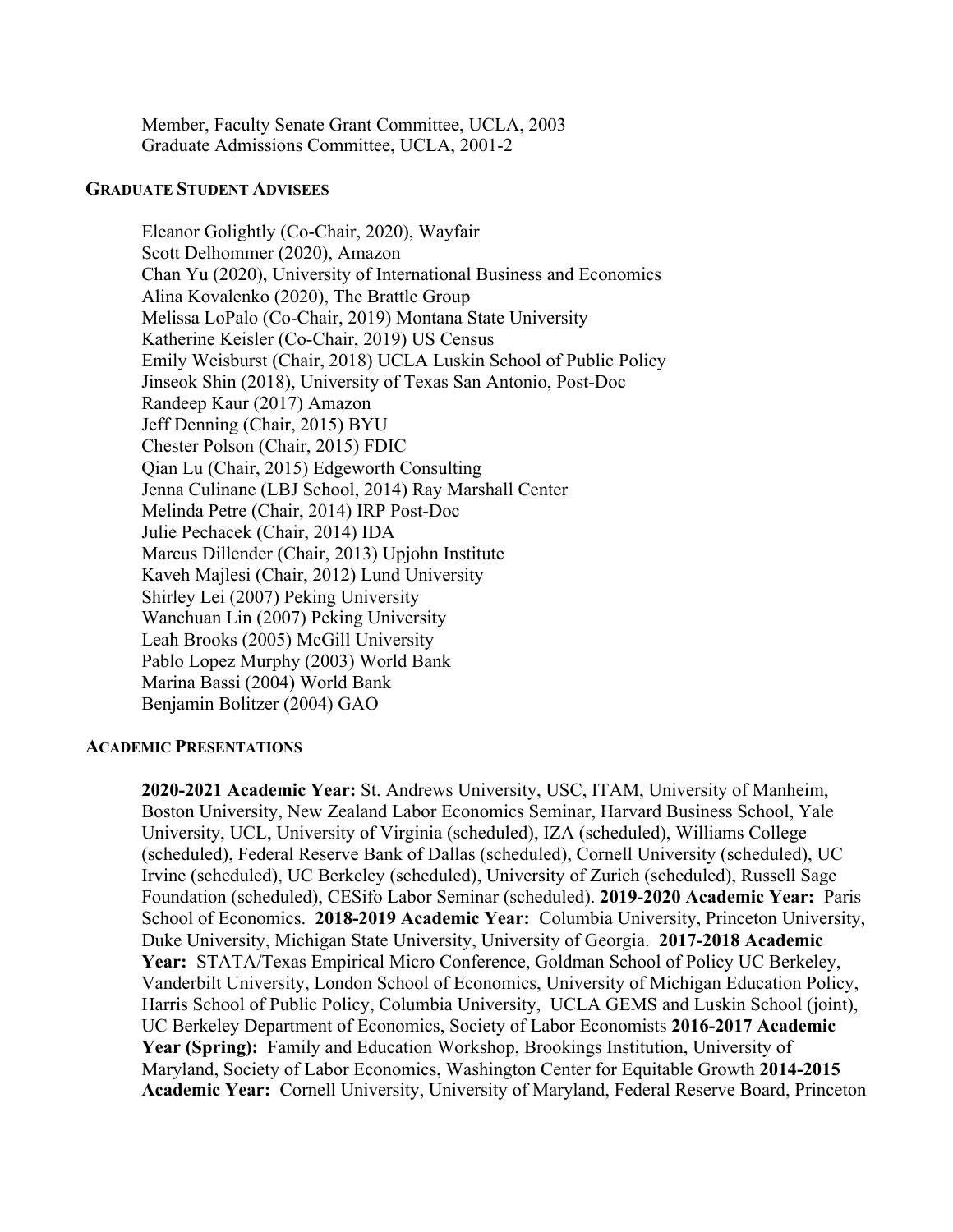University, Stanford GSB, UC Berkeley Haas, Yale University, University of Colorado at Denver, Texas A&M, Columbia Teacher's College, Stanford School of Education, UC Davis, Society of Labor Economics invited session **2013-2014 Academic Year:** NBER Summer Institute joint Children's/Labor Studies Session, Federal Reserve Bank of New York, UCSD, Society of Labor Economics, Paris School of Economics, UCL, Northwestern University Conference on Administrative Data, CES-ifo Conference on Education Economics (Munich), University of Arizona **2012-2013 Academic Year:** European Association of Labor Economics (Keynote), Federal Reserve Bank of New York, Tulane University, Georgia State, Wellesley, Boston University, RAND, Bocconi University, Einaudi Institute for Economics and Finance (EIEF) Rome, Society of Labor Economics, Harris School of Public Policy, University of Toronto, Scarborough, Canadian Economic Association **2011-2012 Academic Year:** University of Michigan, Baylor University, UCSB, Washington University, Vanderbilt, Society of Labor Economists, Stockholm University, Uppsala University, Norwegian School of Business Conference on Labor Economics, Hebrew University Conference on Human Capital **2010-2011 Academic Year:** University of Hawaii, Michigan State University, BYU, UC Riverside, American Economic Association Meetings in Denver, CO, University of Tennessee, CES Economics of Education Conference (Munich) **2009-2010 Academic Year:** UCLA School of Public Policy, NYU, University of Houston/Rice, Texas A&M, Carnegie Mellon University/Pitt, University of Oregon, UCLA Andersen School of Business, Stockholm University/SOFI **2008- 2009 Academic Year:** RAND, University of Colorado at Boulder, Northwestern University, Tinbergen Institute (Amsterdam), Humboldt University (Berlin), NBER Labor Studies Summer Institute **2007-2008 Academic Year:** Harris School of Public Policy, University of Chicago, University of Rochester, Cornell University, University of Texas, Austin, UC Davis, UC Irvine, Brown University, Federal Reserve Bank of New York, University of Toronto, UC Merced Conference on Inequality **2006-2007 Academic Year:** Stanford University, Duke University, Population Association of America, University of Texas, Austin, Case Western Reserve, Notre Dame University, University of Kentucky, Norwegian School of Business, Lecturer, European Science Days in Steyr, Austria **2005-2006 Academic Year:** Society of Labor Economics, Princeton University, Federal Reserve Bank of St. Louis, NYU Department of Sociology, Rutgers University, CUNY, Kellogg School of Business, Wharton School of Business, NBER Labor Studies Program Meeting, Tufts University, Brown University, Boston College, Federal Reserve Bank of New York **2004-2005 Academic Year:** CREST, Paris, France, University of Aarhus, University of Michigan, UCSB, UCLA, Dartmouth College, Columbia University, Boston University, UC Davis, Federal Reserve Bank of San Francisco **2003-2004 Academic Year:** University of Washington, Seattle, Brown University, Columbia University, University of Florida, CREST, Federal Reserve Bank of San Francisco, University of Illinois, Urbana-Champaign, Northwestern University, Duke University, ITAM **2002-2003 Academic Year:** Stanford School of Education, UC San Diego, University of Southern California, University of British Columbia, London School of Economics, University of Warwick, Norwegian Conference on Education (Voss, Norway) **2001-2002 Academic Year:** UC Irvine, UC Santa Cruz, American Economic Association Meetings, Atlanta, (organized session, presented, and discussed), NBER Labor Studies Summer Institute **2000-2001 Academic Year:** Dartmouth College, University of Missouri, University of California at Los Angeles, University College, London, ECARES, Boston College, Michigan State University, Federal Reserve Bank of San Francisco, Visiting Scholar **1999-2000 Academic Year:** Society of Labor Economists/European Association of Labor Economists, Milan 2000 (discussed/presented), Texas A&M University,